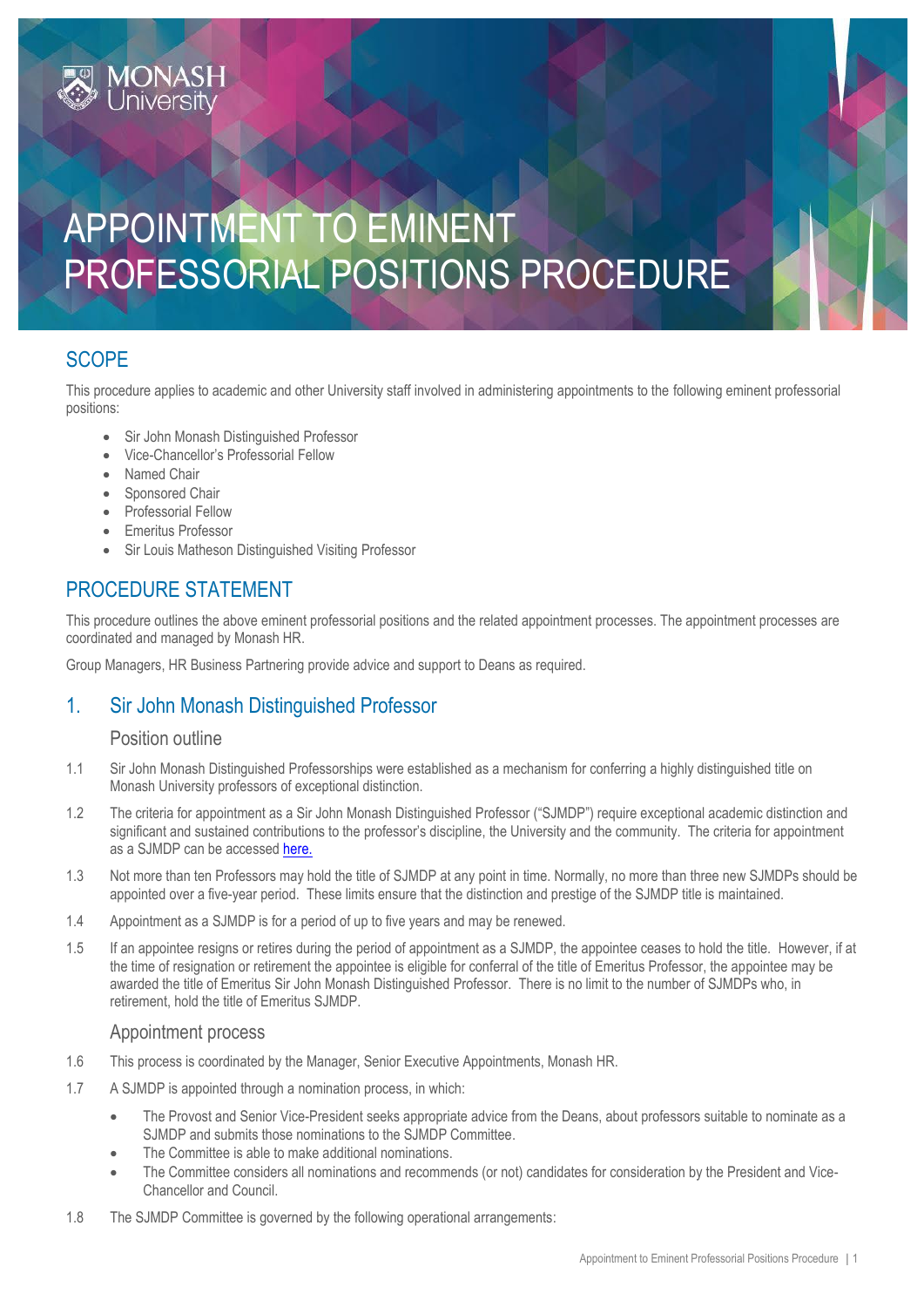- The Committee is an advisory committee that meets to consider candidates for appointment.
- The Committee resolves whether to recommend (or not recommend) any nominees to the President and Vice‐Chancellor. In the event of such recommendation(s), the President and Vice‐Chancellor meets with the recommended nominee(s) and determines whether to recommend to Council conferral of the title.
- Towards the expiry of each SJMDP appointment, the Committee resolves whether to recommend re‐appointment.
- In the case of a SJMDP resigning or retiring and who, at the time, would be eligible for conferral of the title of Emeritus Professor, the Committee resolves whether to recommend conferral of the title of Emeritus Sir John Monash Distinguished Professor for President and Vice-Chancellor consideration and Council approval.

## 2. Vice-Chancellor's Professorial Fellow

#### Position outline

- 2.1 Vice-Chancellor's Professorial Fellows ("VCPFs") are persons of national and international eminence. They are involved with a particular area, such as performance or policy, and a Faculty in sharing their expertise and experience. They are integral to the University's outreach in encouraging public intellectual discourse and debate, leadership development, and mentorship to students and staff.
- 2.2 VCPFs are bestowed with the title of Professor for the duration of their appointment at the University.
- 2.3 Appointment is for a period of up to three years and ideally, the cohort of VCPFs will number less than ten.

#### Appointment process

- 2.4 This process is coordinated by the Manager, Senior Executive Appointments, Monash HR.
- 2.5 Appointment of VCPFs is at the discretion of the Vice-Chancellor.

## 3. Named Chair

#### Position outline

- 3.1 A professorial position can be named in honour of:
	- A person of historical importance to the relevant discipline and/or profession or the University; and/or
	- Major philanthropy to the University ("Named Chair").
- 3.2 Named Chairs shall comprise up to approximately 5% of a faculty's paid professoriate. In a faculty of less than ten paid professors, there would be one Named Chair.
- 3.3 Generally, a Chair cannot be named for a person for whom the University has named something, such as a building, room, or lecture series. If the Dean believes that there is an exceptional case whereby naming should be duplicated, the Dean's proposal to establish the Chair must address this issue.
- 3.4 Only an outstanding candidate who has made a significant contribution to the discipline is eligible to be appointed to a Named Chair.
- 3.5 Appointment is for a fixed period of five years. The appointment may be renewed for periods of up to five years provided that the appointee has demonstrated continuing, significant contributions to the appointee's discipline and faculty, and to the University. If reappointment to the Named Chair is not offered, a case for further appointment to a professorial position can be submitted by the Dean.

#### Establishment of the position

- 3.6 The Dean submits to Monash HR, Recruitment a proposal to establish and fill a Named Chair.
- 3.7 The proposal must include the reasons why the position should be named in the manner proposed.
- 3.8 Monash HR, Recruitment will send the submission to the President, Academic Board, and the Provost for endorsement and, upon endorsement, to the Vice-Chancellor for approval.

#### Appointment process

3.9 Appointment to a Named Chair is via the process for [advertised professorial position vacancies. I](https://publicpolicydms.monash.edu/Monash/documents/1935707)n exceptional circumstances, a [direct appointment](https://publicpolicydms.monash.edu/Monash/documents/1935673) may be made. Contact you[r HR Business Partner](https://www.intranet.monash/hr/contact-us/hr-business-partners) for process advice as required.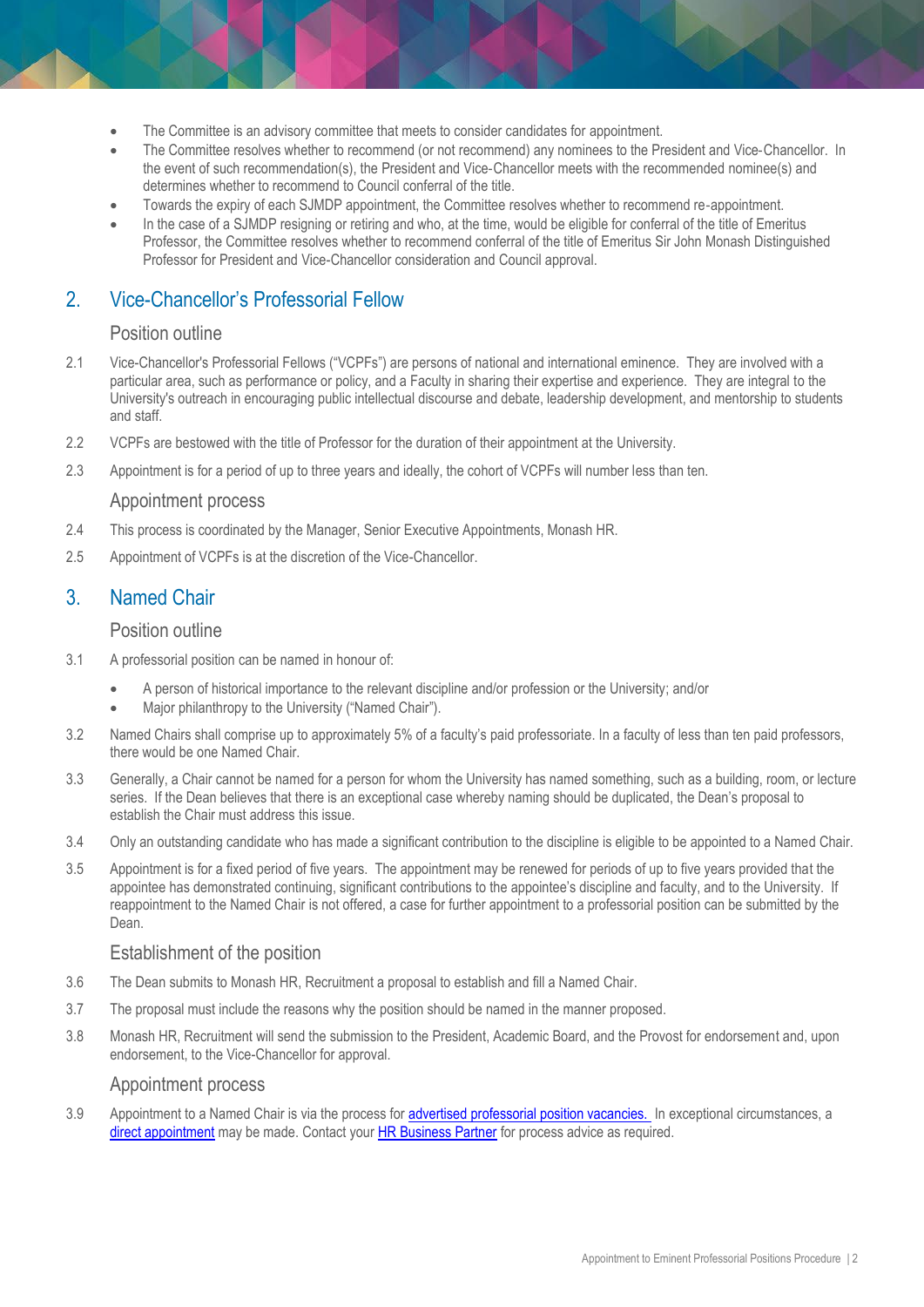## 4. Sponsored Chair

#### Position outline

- 4.1 A professorial position can be fully or partly funded by an external organisation ("Sponsored Chair").
- 4.2 Generally, Sponsored Chair naming rights may be granted if 100% of the full cost of the Chair (or at least 75% of the full cost of the Chair, and benefits-in-kind equivalent to at least 25% of the full cost of the Chair) is provided by the sponsor throughout the funding period.
- 4.3 Only a candidate who has made an outstanding contribution to the discipline is eligible to be appointed to a Sponsored Chair. Under no circumstances will a Sponsored Chair be established for appointment of a pre-nominated person.
- 4.4 Appointment to a Sponsored Chair is for a funded period of up to five years. If funding is available for a period of more than five years, the initial appointment will still be for a five-year period.
- 4.5 Reappointment may be made for a further funded-period, if the appointee has demonstrated sustained, significant contributions to the appointee's discipline, faculty and to the University. If reappointment to the Sponsored Chair is not offered, a case for further appointment as a professor can be submitted by the Dean.

#### Establishment of the position

- 4.6 The Dean of the faculty should explore any Sponsored Chair opportunity in consultation with the Provost and the Vice-Chancellor.
- 4.7 If it is established that the opportunity has merit, discussions may be undertaken with the potential sponsor, as agreed by the Provost and Vice-Chancellor, with a view to reaching in-principle agreement with the potential sponsor regarding sponsoring of the position.
- 4.8 If in-principle agreement is reached, the Dean will send a written proposal to Monash HR, Recruitment, detailing the proposed Chair and the in-principle agreement.
- 4.9 Monash HR, Recruitment will submit the proposal to the President, Academic Board, the Provost and the Vice-Chancellor for endorsement. Following endorsement, Monash HR, Recruitment will submit the proposal to the Vice-Chancellor's Group (VCG) for approval to proceed to detailed negotiation and formal agreement stages.
- 4.10 If the proposal is approved by VCG, the Dean in consultation with the Office of the General Counsel (OGC) may enter detailed negotiations with the potential sponsor. The OGC should be involved in the negotiations and must approve the sponsorship agreement documentation.
- 4.11 The formal agreement between the University and the sponsor must include:
	- Statement of agreed funding for the position;
	- Nature of any benefits-in-kind that will be provided by the sponsor;
	- Period for which the funding and any benefits-in-kind will be provided;
	- Requirement to provide funds to the University, which will be responsible for administering the funds;
	- Accommodation available to the Sponsored Chair, whether it be at the University, an external organisation or both;
	- Roles and responsibilities of the University, the Sponsored Chair and the sponsor;
	- Ultimate authority of the University to determine who should be appointed to the Sponsored Chair and on what terms and conditions of employment;
	- Acknowledgement by the sponsor that the appointee will be a professor responsible to the Vice-Chancellor through the Dean and Provost and that the sponsor will not exercise direction in the academic discipline of the Sponsored Chair; and
	- Ability to terminate the agreement if the sponsor ceases to provide sufficient funds or becomes an organisation with which the University does not wish to be associated.
- 4.12 To enable a Sponsored Chair to be named, the Dean will initially submit a written naming proposal to Monash HR, Recruitment. The submission should include the proposed name of the Sponsored Chair, contractual details (or proposed contractual details) between the University and the sponsor, and any other relevant information.
- 4.13 Monash HR, Recruitment will send the proposal to the President, Academic Board, and the Provost for endorsement and, upon endorsement, to the Vice-Chancellor for approval.
- 4.14 In considering the nomination, the President, Academic Board, the Provost and the Vice-Chancellor may request whatever additional information they require in order to make their determination.

#### Appointment process

- 4.15 Once the establishment and, where applicable, the naming of a Sponsored Chair have been approved, appointment to the position is via the process for **advertised professorial position vacancies**. In exceptional circumstances, [a direct appointment](https://publicpolicydms.monash.edu/Monash/documents/1935673) may be made to a Sponsored Chair (subject to prior approval by the OGC of the sponsorship agreement documentation).
- 4.16 If the appointee to the Sponsored Chair leaves the University, the Chair will fall vacant and the faculty may advertise the Chair vacancy.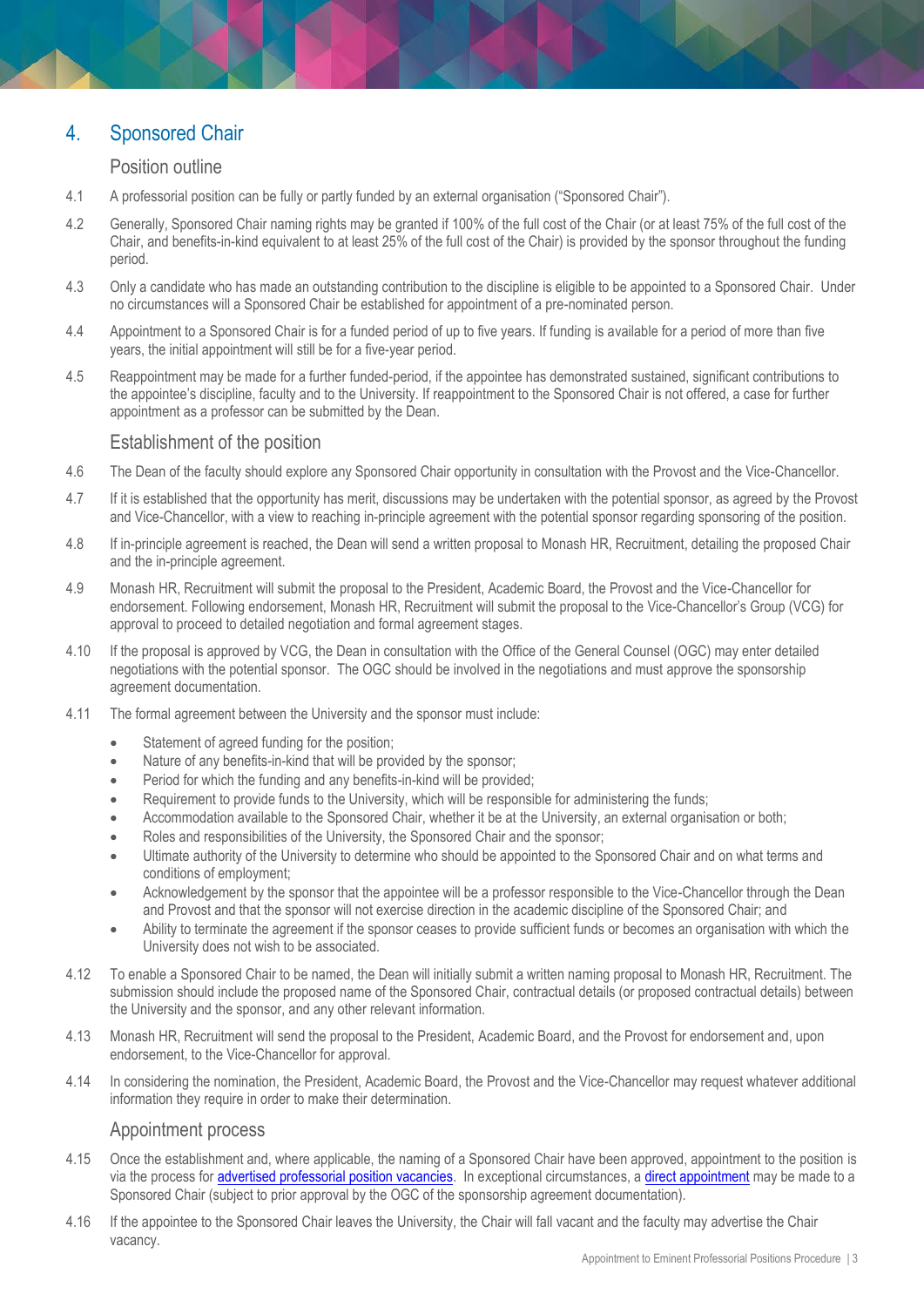## 5. Professorial Fellow

#### Position outline

- 5.1 To be eligible for appointment as a Professorial Fellow a person must be considered to be of national or international eminence, with whom it would be beneficial for the University to have an association.
- 5.2 Appointment is for a period of up to five years and may be renewed for periods of up to five years. Appointment may be honorary or paid.
- 5.3 A Professorial Fellow is entitled to use the title of Professor for the duration of the appointment as a Professorial Fellow at the University.
- 5.4 A Professorial Fellow is not regarded as a formal Professor of the University and is not eligible to be a professorial member of Academic Board.

#### Appointment process

- 5.5 The Dean submits to Monash HR, Recruitment a recommendation for appointment as a Professorial Fellow.
- 5.6 The recommendation must include an up-to-date copy of the candidate's curriculum vitae.
- 5.7 Monash HR, Recruitment will send the recommendation to the President, Academic Board, and the Provost for endorsement and, upon endorsement, to the Vice-Chancellor for approval.
- 5.8 In considering the recommendation, the President, Academic Board, the Provost and the Vice-Chancellor may request whatever additional information they require concerning the appointee in order to make their determinations.

### 6. Emeritus Professor

#### Position outline

- 6.1 Distinguished professors of the University may be conferred with the title of Emeritus Professor if they leave the University to;
	- Retire; or
	- Move to a senior position, such as Vice-Chancellor or Deputy Vice-Chancellor at another university; or
	- Move to a senior position in government, commerce or industry.
- 6.2 In exceptional cases, Council may confer the title on any former professor of the University who Council deems appropriate.
- 6.3 Whilst length of service is not a determining factor in deciding who should be awarded the title of Emeritus Professor, it may be taken into account when considering the professor's impact on a discipline and/or the University.
- 6.4 Emeritus Professors contribute to activities of the University. For purposes of courtesy and ceremonial occasions, Emeritus Professors are regarded as professors of the University, but shall not be members of Academic Board or ex-officio of any faculty.
- 6.5 The Vice-Chancellor has the right to remove the title in circumstances where damage may be caused to the University's reputation by having a continued association with the person.

#### Appointment process

- 6.6 The Dean submits to Monash HR, Recruitment a written nomination for conferral of the title of Emeritus Professor.
- 6.7 The nomination must include expressions of support from two or more professors of the faculty, and an up-to-date copy of the nominee's curriculum vitae.
- 6.8 Monash HR, Recruitment will send the nomination to the President, Academic Board, and the Provost for endorsement and, upon endorsement, to the Vice-Chancellor for approval.
- 6.9 In considering the nomination, the President, Academic Board, the Provost and the Vice-Chancellor may request whatever additional information they require concerning the nominee in order to make their determinations.
- 6.10 The formal offer of the title is made in writing by the Vice-Chancellor.
- 6.11 To enable update of the [Roll of Emeritus Professors,](https://www.monash.edu/records-archives/archives/officers-and-awards/emeritus) Monash HR, Recruitment provides to University Archives details of the Emeritus Professor's full name and academic qualifications, professorial and/or higher positions held at Monash by the professor and for what periods, and the date of conferral of the title.